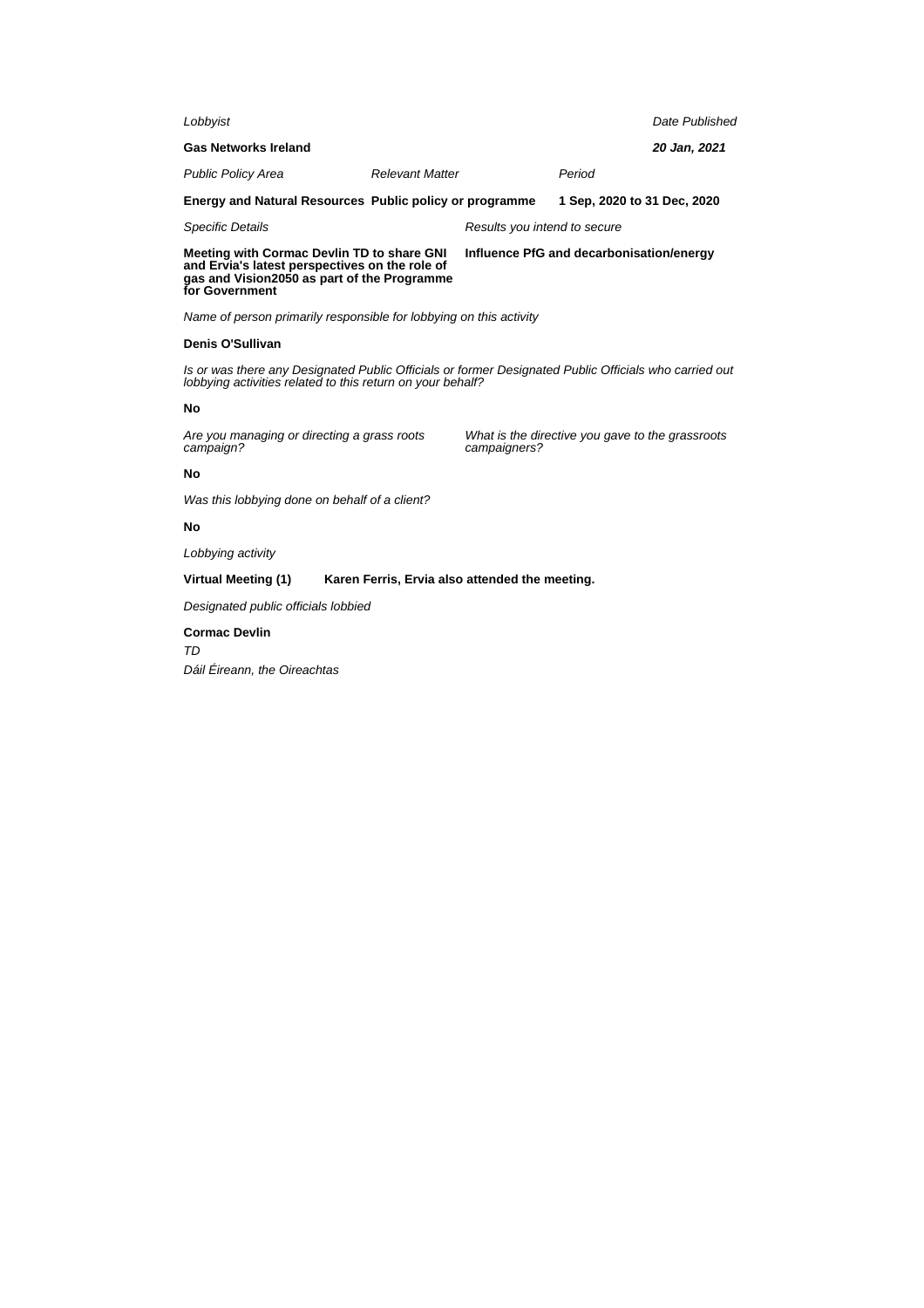| Lobbyist                                                |                              | Date Published              |  |
|---------------------------------------------------------|------------------------------|-----------------------------|--|
| <b>Gas Networks Ireland</b>                             |                              | 20 Jan, 2021                |  |
| <b>Public Policy Area</b>                               | <b>Relevant Matter</b>       | Period                      |  |
| Energy and Natural Resources Public policy or programme |                              | 1 Sep. 2020 to 31 Dec. 2020 |  |
| <b>Specific Details</b>                                 | Results you intend to secure |                             |  |

**Meeting with Christopher O'Sullivan TD, Spokesperson on Climate Action, Biodiversity decarbonisation and the Environment for Fianna Fáil, to share GNI and Ervia's latest perspectives on the role of gas and Vision2050 as part of the Programme for Government.**

Name of person primarily responsible for lobbying on this activity

## **Denis O'Sullivan**

Is or was there any Designated Public Officials or former Designated Public Officials who carried out lobbying activities related to this return on your behalf?

#### **No**

Are you managing or directing a grass roots campaign?

What is the directive you gave to the grassroots campaigners?

**Influence the PfG and the role of gas in**

## **No**

Was this lobbying done on behalf of a client?

# **No**

Lobbying activity

#### **Virtual Meeting (1) David Kelly, Ervia also attended the meeting.**

Designated public officials lobbied

#### **Christopher O'Sullivan**

TD

Dáil Éireann, the Oireachtas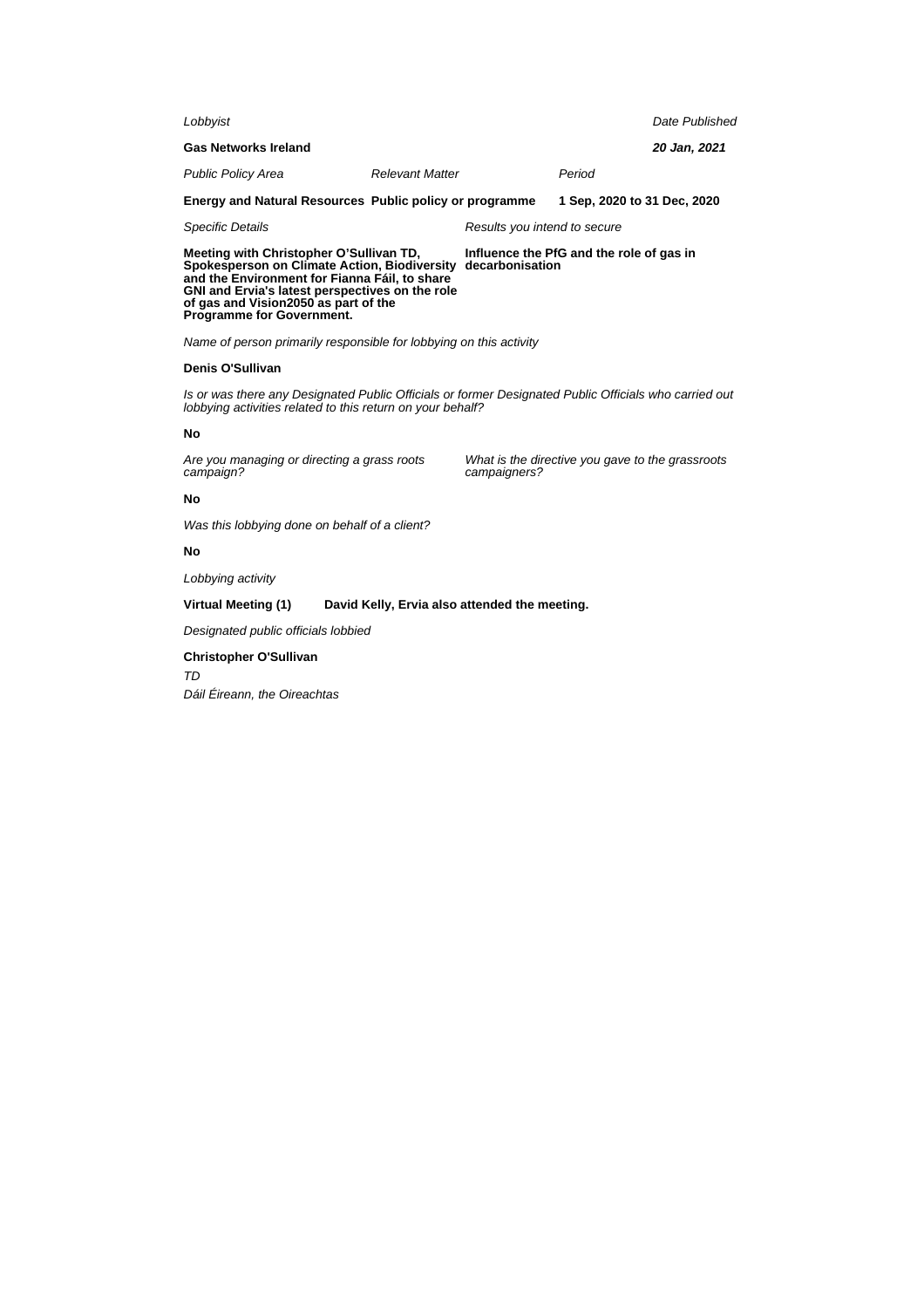| Lobbyist                                                                                                                                                                                                                                                                                                    |                        |                              |                                       | Date Published |
|-------------------------------------------------------------------------------------------------------------------------------------------------------------------------------------------------------------------------------------------------------------------------------------------------------------|------------------------|------------------------------|---------------------------------------|----------------|
| <b>Gas Networks Ireland</b>                                                                                                                                                                                                                                                                                 |                        |                              |                                       | 20 Jan, 2021   |
| <b>Public Policy Area</b>                                                                                                                                                                                                                                                                                   | <b>Relevant Matter</b> |                              | Period                                |                |
| Energy and Natural Resources Matters involving public funds 1 Sep, 2020 to 31 Dec, 2020                                                                                                                                                                                                                     |                        |                              |                                       |                |
| <b>Specific Details</b>                                                                                                                                                                                                                                                                                     |                        | Results you intend to secure |                                       |                |
| <b>Presentation to Minister Eamon Ryan and his</b><br>advisor Paul Kenny on the GRAZE project<br>which is shortlisted under the climate action<br>fund. This presentation was requested from<br>all applicants short-listed by the Climate fund.<br>The presentation was sent on after the<br>presentation. |                        |                              | Promote the GRAZE project for funding |                |

Name of person primarily responsible for lobbying on this activity

# **Ian O'Flynn**

Is or was there any Designated Public Officials or former Designated Public Officials who carried out lobbying activities related to this return on your behalf?

#### **No**

Are you managing or directing a grass roots campaign?

What is the directive you gave to the grassroots campaigners?

# **No**

Was this lobbying done on behalf of a client?

### **No**

Lobbying activity

#### **Virtual Meeting (1)**

Designated public officials lobbied

# **Eamon Ryan**

Minister

Department of Climate Action, Communication Networks and Transport

**Paul Kenny**

Special Adviser

Department of Climate Action, Communication Networks and Transport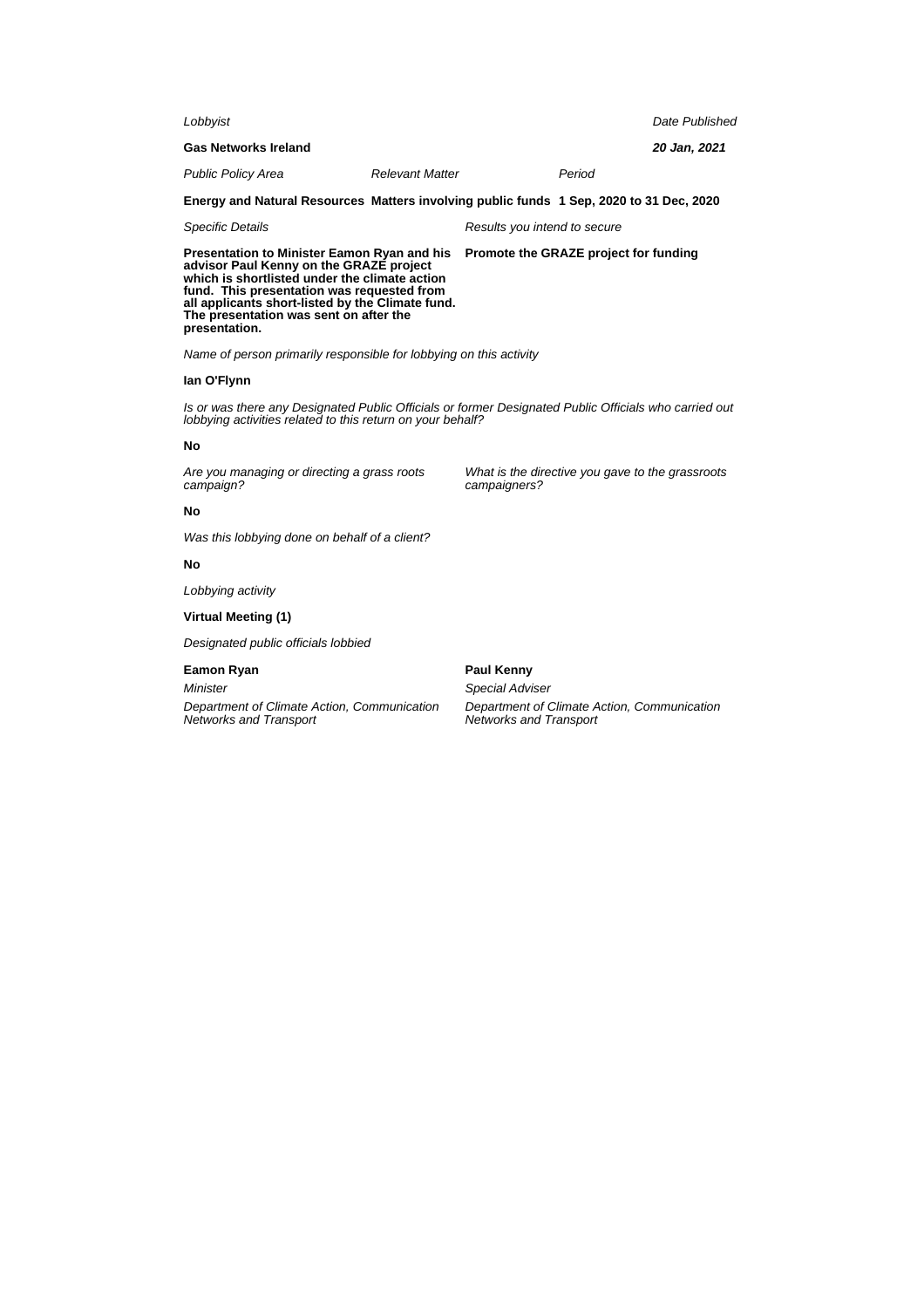| Date Published                                                                                                                                                      |  |  |  |
|---------------------------------------------------------------------------------------------------------------------------------------------------------------------|--|--|--|
| 20 Jan, 2021                                                                                                                                                        |  |  |  |
| Period                                                                                                                                                              |  |  |  |
| 1 Sep, 2020 to 31 Dec, 2020                                                                                                                                         |  |  |  |
| Results you intend to secure                                                                                                                                        |  |  |  |
| Influence decarbonisation plans and highlight<br>the role of the Irish gas network in meeting<br>Irish carbon emissions reduction targets.                          |  |  |  |
|                                                                                                                                                                     |  |  |  |
|                                                                                                                                                                     |  |  |  |
| Is or was there any Designated Public Officials or former Designated Public Officials who carried out<br>lobbying activities related to this return on your behalf? |  |  |  |
|                                                                                                                                                                     |  |  |  |
| What is the directive you gave to the grassroots                                                                                                                    |  |  |  |
|                                                                                                                                                                     |  |  |  |
|                                                                                                                                                                     |  |  |  |
|                                                                                                                                                                     |  |  |  |
|                                                                                                                                                                     |  |  |  |
|                                                                                                                                                                     |  |  |  |
|                                                                                                                                                                     |  |  |  |
| <b>Assistant Secretary</b><br>Department of Environment, Climate and<br>Department of Climate Action, Communication Networks and Transport                          |  |  |  |
|                                                                                                                                                                     |  |  |  |